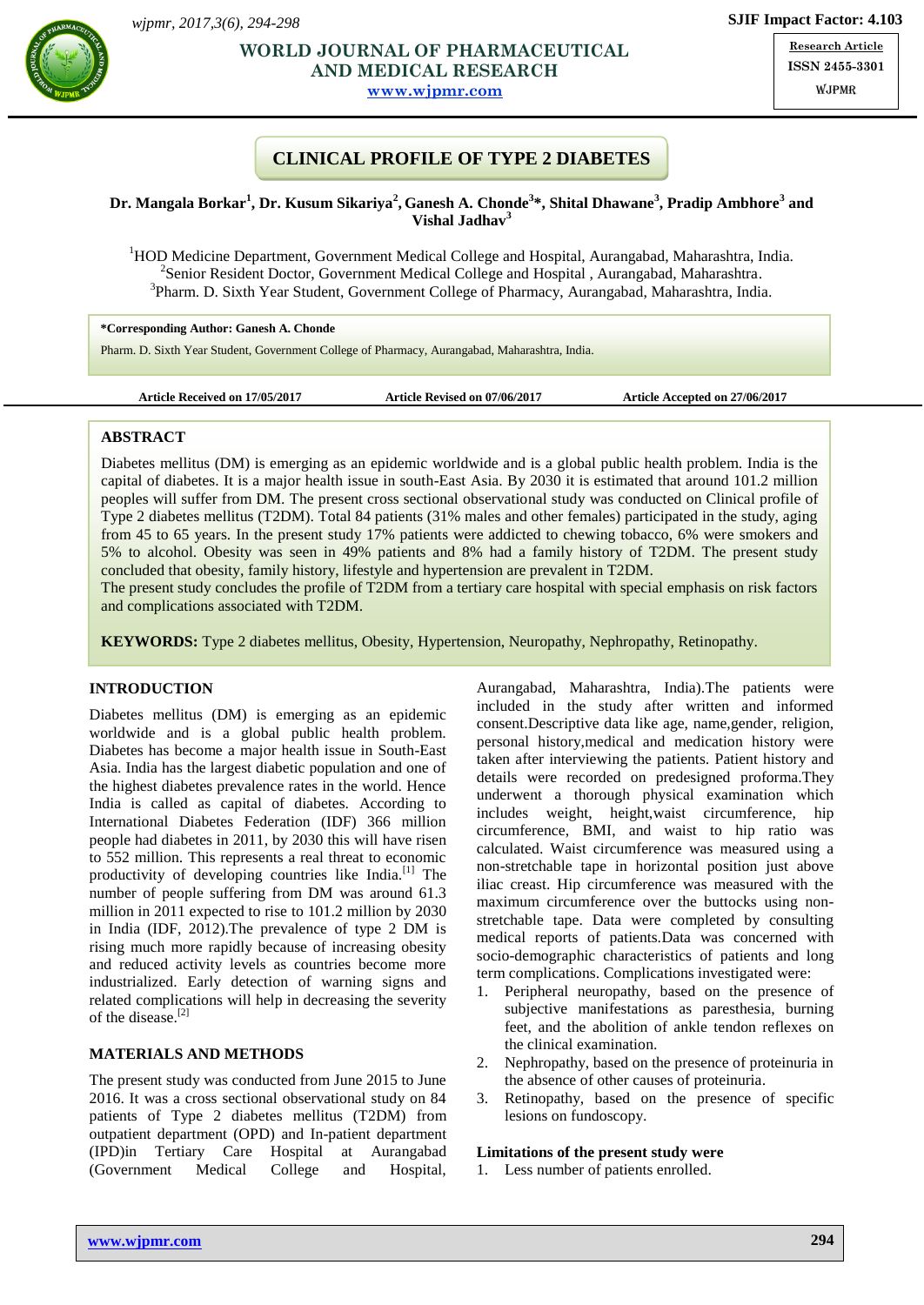2. HbA1c could not be estimated as the facility is not available in the hospital.

#### **RESULT AND DISCUSSION**

Out of 84 Patients, 50% patients were in 45-64 years age group, 33% patients were more than 65 and 17% were below 45 yrs of age. Overall, 69% females and 31% were males.



**Fig 1: Age wise distribution of patients.**

Out of 84% patients 69% were females and 31% were males.



**Fig 2: Gender distribution.**

Out of 84 patients who were included in the study, 28% patients had addictions. 17% of these patients were tobacco chewers, 6% were smokers¸ 5% were alcoholics 72% were non-addicted.



**Fig 3: Addiction wise distribution of patients.**



On the basis of risk factors 40% patients had age as a risk factor, obesity was seen in 5% patients, hypertension (HTN) in 35% patients, addiction in 15% patients and 5% patients were found to have family history of T2DM. More than one risk factor was seen in 69patients.



**Fig 5: Menopausal Distribution.**

Among 58 female patients, 64% were postmenopausal and 36% were premenopausal.



On basis of BMI 5% were obese, 49% were overweight and 46% patients were within normal range.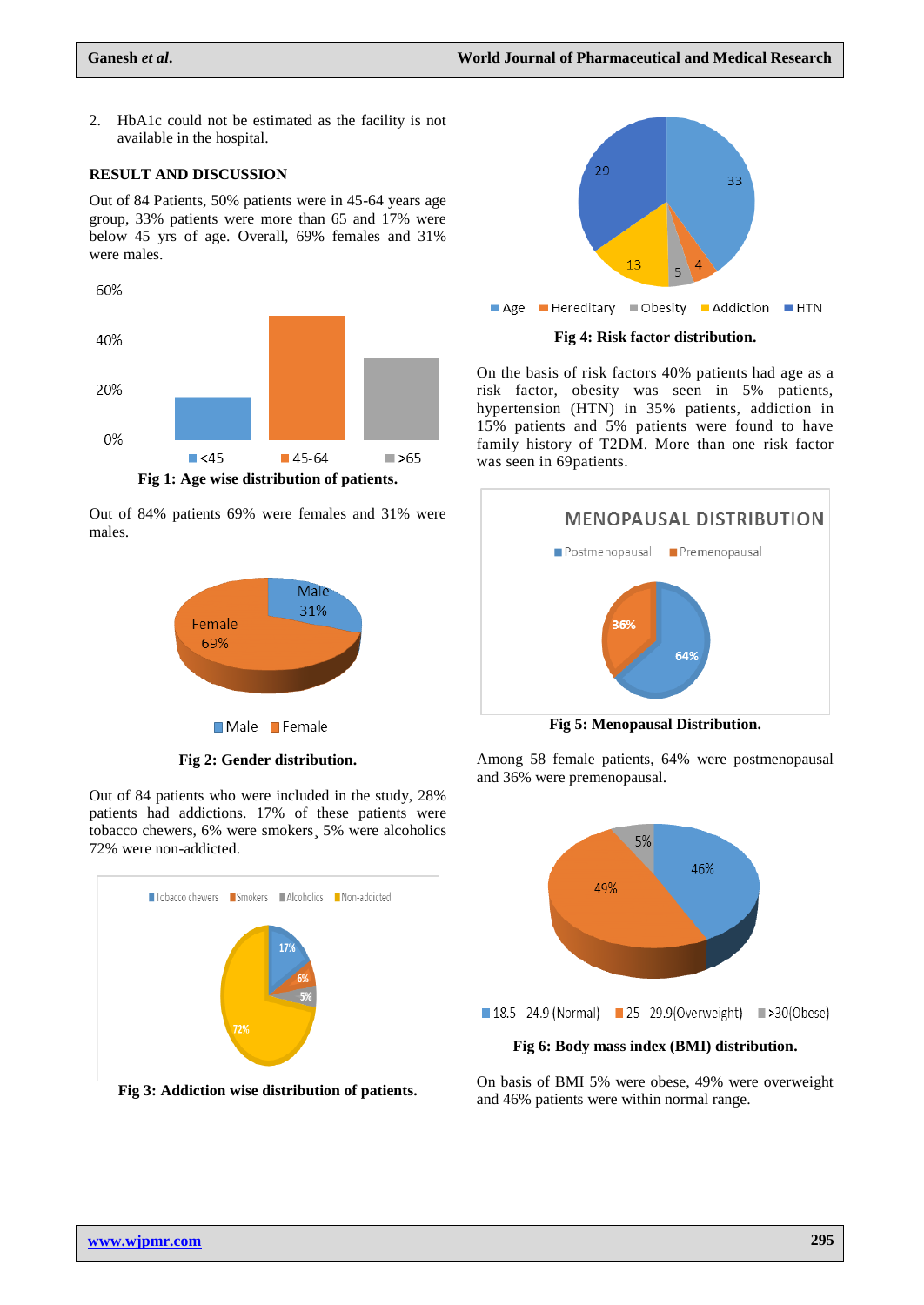

**Fig 7: Waist to Hip Ratio Distribution: Male.**

Among 26 male patients 20 patients had Waist to Hip ratio between 0.95 to 1.0 and 6 had waist to hip ratio  $≥1.0.$ 



**Fig 8: Waist to Hip Ratio Distribution: Female.**

Out of 58 female patients 46 had Waist to Hip ratio between 0.8 to 0.85 and 12 patients had Waist to Hip ratio≥0.85.



**Fig 9: Distribution on the basis of complications.**

Neuropathy was found in 19% patients, Nephropathy in 14%, Diabetic ketoacidosis (DKA)in 11%, Diabetic foot in 4% of patients. 1 patient was found to have with Retinopathy while 51% patients did not have any complications.



Out of 84 patients of T2DM, 75% patients were on oral hypoglycemic agents (OHA), 20% were on Insulin and 5% patients were treated with combination of oral hypoglycemic agentsand Insulin.



**Fig 11: Random blood sugar Distribution.**

Out of the observed patients (total 84) 51% patients were compliant and 49% patients were non-compliant to the given therapy.

#### **DISCUSSION**

According to Sarah Wild et.al, although Type 2 Diabetes Mellitus (T2DM) mainly occurred in patients aged between 45 to 64 years, young men or women could also suffer T2DM.<sup>[3]</sup> In present study 50% patients were found to be in the 45 to 64 of age group. According to Mayur Patel et.al,astudy on gender basis, Type 2 Diabetes mellitus (T2DM) was seen in 65% females and  $35\%$  in males.<sup>[4]</sup> In present study 69% female and 31% male patients were present.According to a previous study done by Sanjay D Bhalerao et.al (2014) smoking was seen in 30.2% and alcohol consumption was found in  $26.4\%$  cases of T2DM.<sup>[5]</sup> In our present study 17% patients were tobacco chewers, 6% were smokers and 5% were alcoholics.

According to Daniel Amoussou-Guenouet.al A study on Risk factors, the prevalence of Hypertension in type 2 diabetic patients was 70%.<sup>[6]</sup> Another study performed by Marinho RB et.al concluded that occurrence of Type 2 Diabetes mellitus (T2DM)was seen in 32% patients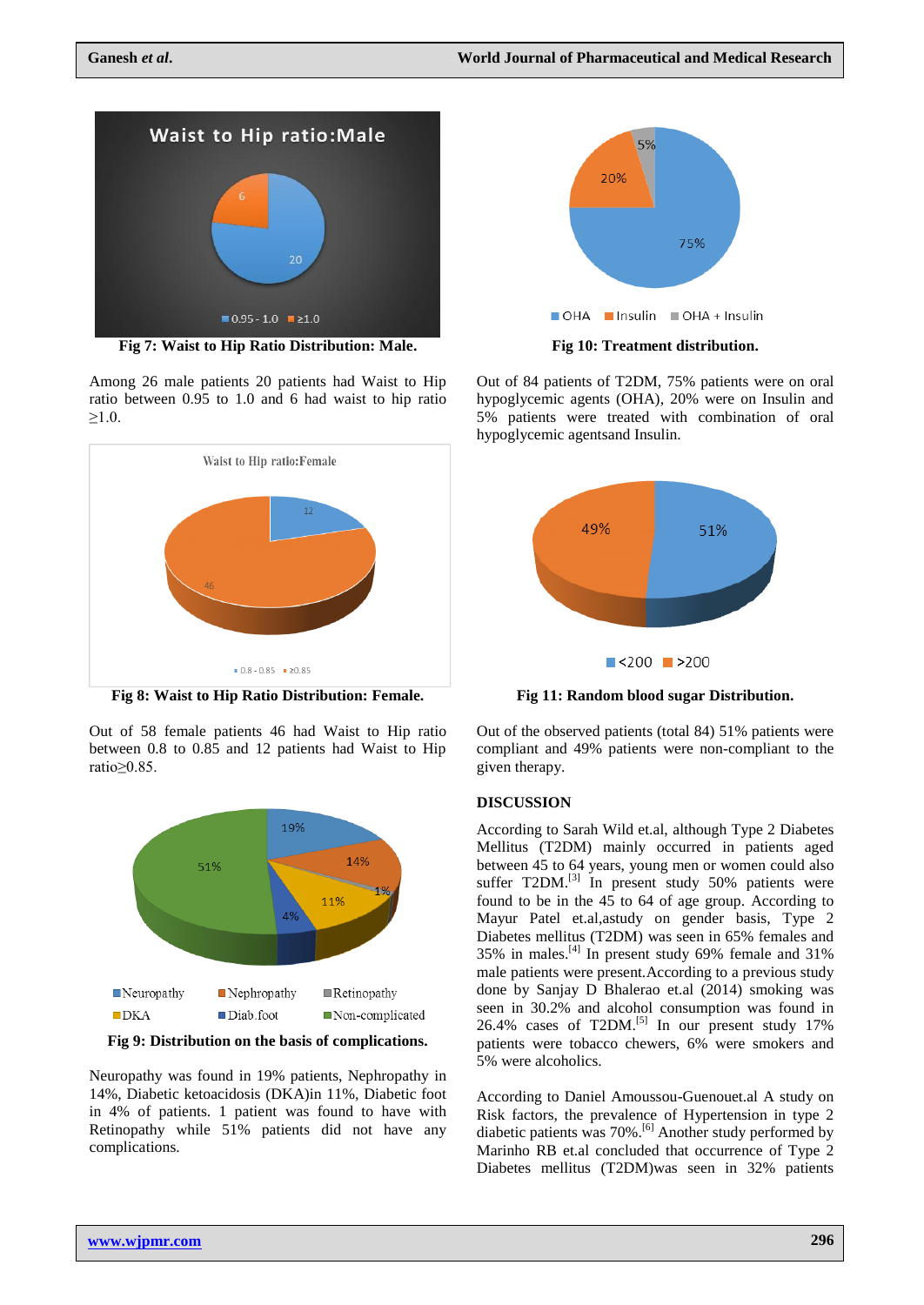having age  $>45$  years.<sup>[7]</sup> In present study 40% patients had age >45, Hypertension was observed in 35% patients.According to Mayur Patel et.al higher BMI (≥25  $\text{kg/m}^2$ ) was in relation with hypertension among the Type 2 Diabetes mellitus(T2DM) subjects.[4] Also another study by Baijayanti Baur et.al.<sup>[8]</sup> concluded that Diabetes was more (63.6%) among patients who had BMI (Body Mass Index)  $25\text{kg/m}^2$  or more. In present study 49% patients were having BMI 25 or more.

According to François Djroloet.al a study carried out on complications of Type 2 Diabetes mellitus(T2DM), neuropathy was seen in 57% of patients, nephropathy in  $20\%$  and retinopathy in 36% of patients.<sup>[9]</sup> In present study, neuropathy was seen in 19% patients, nephropathy in 14%, and diabetic ketoacidosis in 11% of patients, 75% patients were on OHA, 20% patients on Insulin while 5% patients wereon combination of Insulin and OHA.

|  | Table 1: Comparative discussion on risk factors in diabetes. |  |  |  |  |
|--|--------------------------------------------------------------|--|--|--|--|
|--|--------------------------------------------------------------|--|--|--|--|

| Factor                     | % patients at the risk |                  |                                         |  |
|----------------------------|------------------------|------------------|-----------------------------------------|--|
|                            | Our study              | Reference study  | <b>Authors</b>                          |  |
| Age $(45 \text{ to } 64)$  | 50                     | Prevalence age   | Sarah Wild et.al                        |  |
| Gender                     | 69female               | 65females        | Mayur Patel et.al                       |  |
|                            | 31 male                | 35in males       |                                         |  |
|                            | 17tobacco chewers,     |                  | Sanjay D Bhalerao et.al                 |  |
| Addiction                  | <b>6</b> smokers       | 30.2smoking      |                                         |  |
|                            | 5alcoholics            | 26.4 alcoholics  |                                         |  |
| prevalence of Hypertension | 35                     | 70               | Daniel Amoussou-Guenouet.al             |  |
|                            | 40 (age > 45)          | 32 (age $> 45$ ) | Marinho RB et.al                        |  |
| BMI(25 or more)            | 49                     | 63.6             | Mayur Patel et.al Baijayanti Baur et.al |  |
| Neuropathy                 | 19                     | 57               | François Dirolo et.al                   |  |
| Nephropathy                | 14                     | 20               |                                         |  |
| Retinopathy                |                        | 36               |                                         |  |
| DKA                        | 11                     |                  |                                         |  |
| <b>OHA</b>                 | 75                     |                  |                                         |  |
| Insulin                    | 20                     |                  |                                         |  |
| $OHA + Insulin$            | 5                      |                  |                                         |  |

## **CONCLUSION**

The present study is directed at providing the profile of the T2DM subjects from a government tertiary care Hospital in Aurangabad Maharashtra. In present study, 50% patients were more than 45 years of age. Females were found maximum (69%) affected with T2DM in this study. Tobacco chewing (17%) was majorly seen as an addiction in present study. Hypertension was observed as a risk factor in 35% patients which shows association of T2DM with it. Obesity was seen in 49% of patients in present study which shows association of T2DM with high BMI.19% patients were observed with neuropathy in present study while nephropathy and Diabetic ketoacidosiswas seen in 14% and 11% of patients respectively.The present study revealedthat obesity, family history of diabetes, uncontrolled glycemic status, sedentary lifestyles andhypertension were highly prevalent in T2DM subjects. Hence, the overall risk profile was very poor. The findings of this study also provide an early indication for development of complications of T2DM. The present study concludes the profile of T2DM from a tertiary care hospital with special emphasis on risk factors and complications associated with it.

## **REFERENCE**

- 1. A Ramachandran *etal.* Trends in prevalence of diabetes in Asian countries, World J Diabetes, 2012;  $3(6): 110 - 117.$
- 2. Harrison, Principles of internal medicine,  $17<sup>th</sup>$ edition; The McGraw-Hill Companies, Inc. chapter no, 2008; 338.
- 3. Sarah Wild and *et al.*Global Prevalence of Diabetes. Estimates for the year 2000 and projections for 2030, Diabetes Care, MAY 2000; 27(5): 1047 – 1053.
- 4. Mayur Patel and *et al.* A Hospital-based Observational Study of Type 2 Diabetic Subjects from Gujarat, India. J Health Popul Nutr., 2011; 29(3): 265–272.
- 5. Sanjay D Bhalerao and *et al.* Risk factors for type 2 diabetes mellitus in rural population of north Karnataka: a community-based cross-sectional study, Int. J. Pharm. Med. & Bio. Sc, 2014; 3(1): 1 – 14.
- 6. D.Amoussou-Guenou*et al.* Prevalence and Risk Factors of Hypertension in Type 2 Diabetics in Benin. Journal of Diabetes Mellitus, 2016; 5: 227 – 232.
- 7. Acta Paul Enferm. Risk for type 2 diabetes mellitus and associated factors, 2013; 26(6): 569 – 574.
- 8. Baijayanti Baur *et al.* An epidemiological study on risk factors of diabetes mellitus among the patients